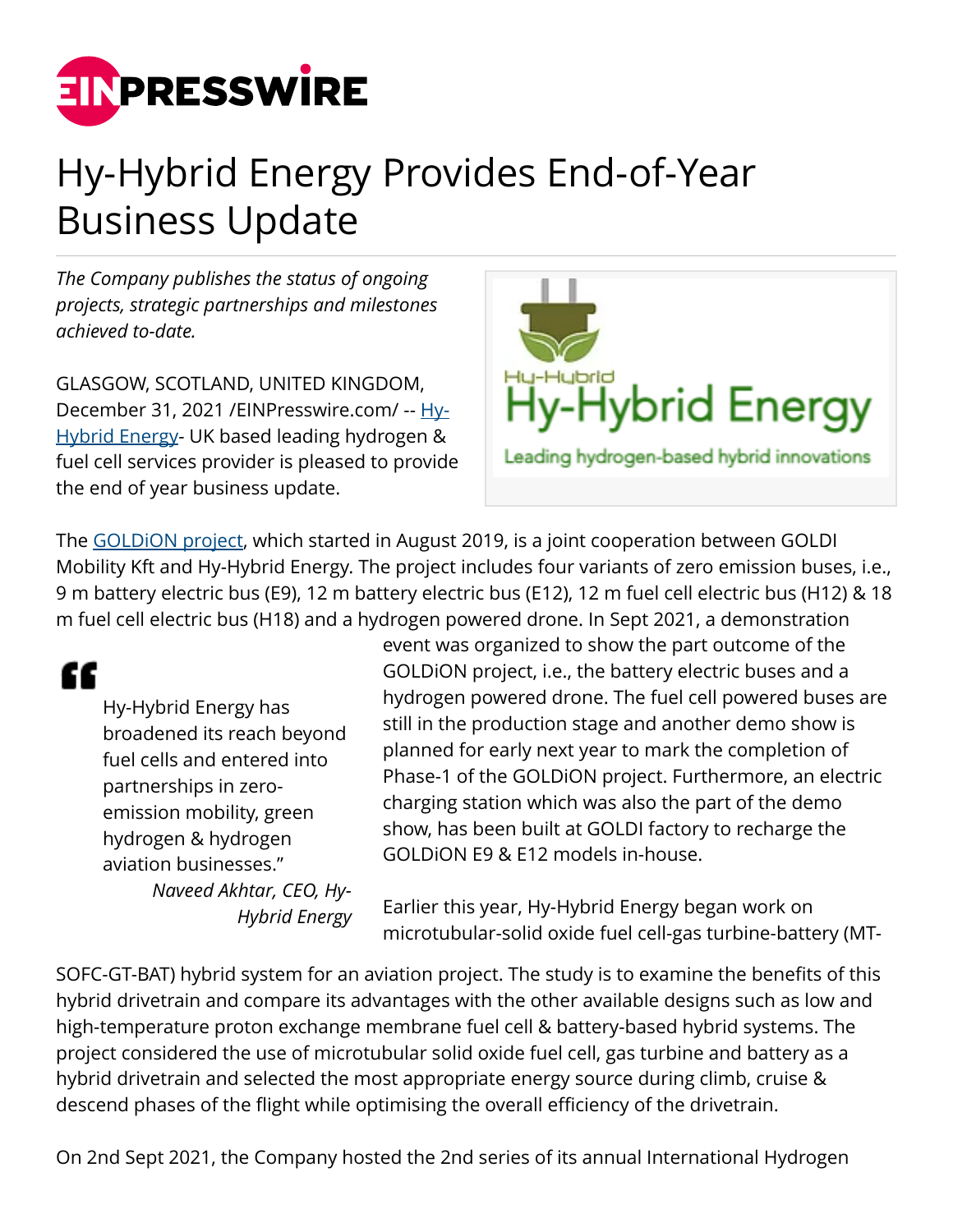Aviation Conference (IHAC 2021) virtually. IHAC is the world's first platform which gathers leading experts from the aviation sector, discussing the role of hydrogen in decarbonisation, annually. During IHAC 2021, twenty-one excellent presentations were delivered by the Panellists, discussing the use of hydrogen in aviation. The morning Plenary Speech was offered by Mr. Bart Biebuyck, Executive Director, Fuel Cells and Hydrogen Joint Undertaking (FCH JU) and the afternoon Keynote Speech was delivered by Mr. Andy Marsh, CEO, Plug Power.

In Oct 2021, the Company CEO, [Dr. Naveed Akhtar](https://www.hy-hybrid.com/about-us) was offered to lead a Green Hydrogen Development Project. The project includes the production of green hydrogen via renewable energy sources (i.e., solar & wind) at large scale to bring the economies of scale into play. The Green Hydrogen plant will be deployed at a renewable rich location overseas, where the produced green hydrogen will partly be utilized locally to meet the decarbonization needs. The surplus green molecules will be transported to Japan, South Korea and Europe as key target locations. The Company is currently reviewing the proposals from key partners in order to establish the lowest possible transport cost out of the three available transport options, i.e., Liquefaction (LH2), Green Ammonia (NH3) and Liquid Organic Hydrogen Carriers (LOHC). The Company is also at an advanced stage of discussions with potential H2 Off-takers which will allow us to select the best transport option to ensure a competitive Green H2 price to the end user.

"Hy-Hybrid Energy has broadened its reach beyond fuel cells and entered into partnerships in zero-emission mobility, green hydrogen & hydrogen aviation businesses," said Dr. Naveed Akhtar, CEO, Hy-Hybrid Energy. "We expect 2022 being a further successful year for the Company."

About Hy-Hybrid Energy Limited:

Working with the leading players in the hydrogen and fuel cell sector, Hy-Hybrid Energy provides services in clean energy technologies. Based in Scotland, UK, the team are specialists in all major fuel cell types, renewable energy systems, hydrogen storage and production. Hy-Hybrid Energy is leading the first of its kind in Hungary, the fuel cell bus development project which also includes battery electric buses development. The company is also proud to be the world's first in settingup a platform (International Hydrogen Aviation Conference, IHAC) which gathers leading experts from the aviation sector, discussing the role of hydrogen in decarbonisation, annually. Other ongoing projects include, green hydrogen plant setup, low & high temperature fuel cell systems development for transport, back-up and off-grid applications.

Visit: [www.hy-hybrid.com](http://www.hy-hybrid.com) or contact Hy-Hybrid Energy, info@hy-hybrid.com

Hy-Hybrid Energy 33 Beechwood Avenue +44 7424 312756